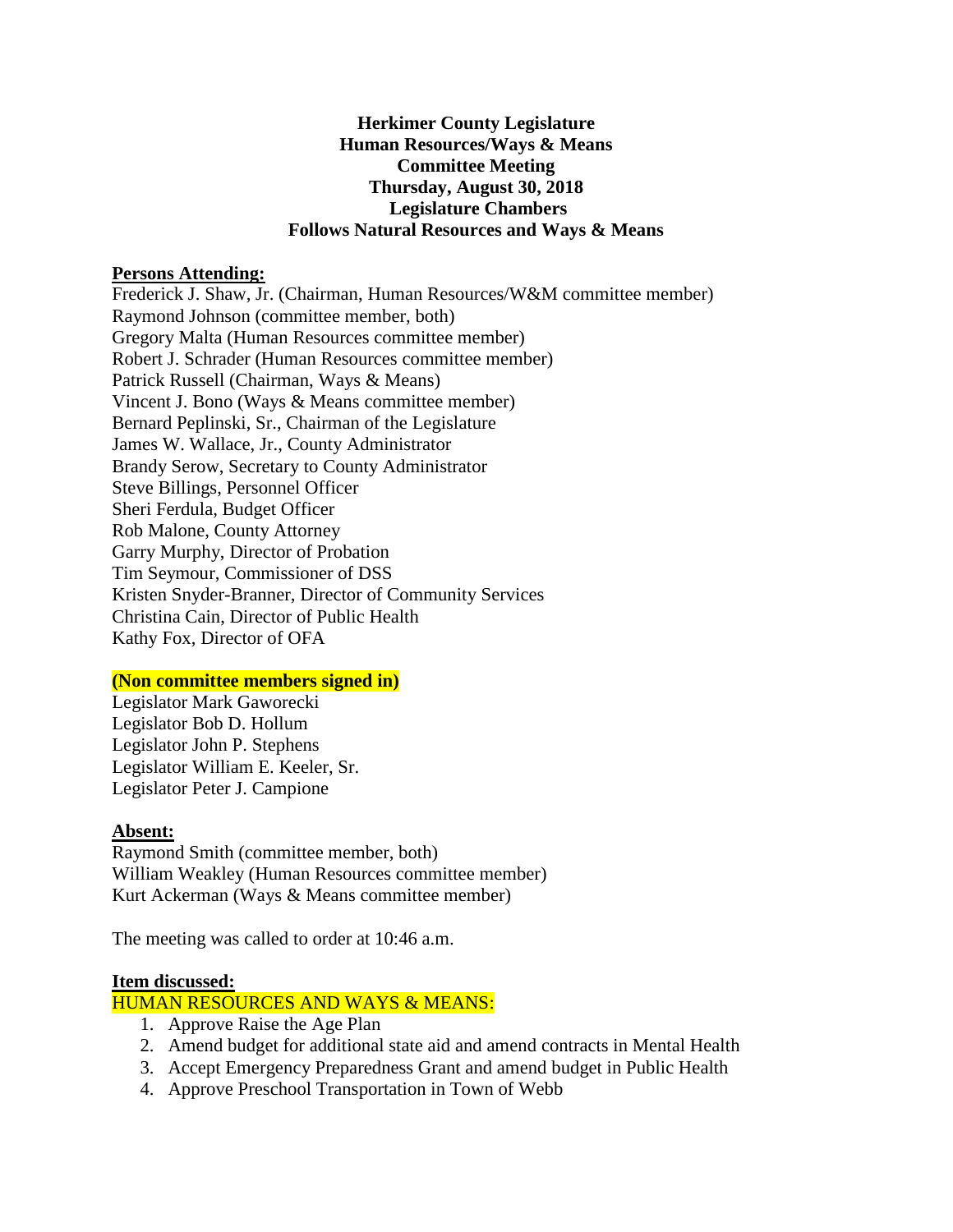- 5. Approve permanent Aging Services Assistant Position in OFA
- 6. Authorize a contract with the Parkway Center for a Title IIID funded program in OFA
- 7. Approve renewal of agreement with Catholic Charities for services under the TREATY Program
- 8. Approve Kids Oneida Contract in DSS
- 9. Other

# WAYS & MEANS:

- 10. Approve transfer for Public Health
- 11. Approve transfer in DSS

## **Committee Vote Record:**

## HUMAN RESOURCES AND WAYS & MEANS:

Item #1 – On motion of Mr. Schrader, seconded by Mr. Malta for Human Resources and on motion of Mr. Bono, seconded by Mr. Johnson for Ways & Means, Item #1 was voted on, approved and moved for Resolution. Unanimous. Absent: 3.

Item #2 – On motion of Mr. Peplinski, seconded by Mr. Schrader for Human Resources and on motion of Mr. Peplinski, seconded by Mr. Shaw for Ways & Means, Item #2 was voted on, approved and moved for Resolution. Unanimous. Absent: 3.

Item #3 – On motion of Mr. Schrader, seconded by Mr. Malta for Human Resources and on motion of Mr. Johnson, seconded by Mr. Shaw for Ways & Means, Item #3 was voted on, approved and moved for Resolution. Unanimous. Absent: 3.

Item #4 – On motion of Mr. Peplinski, seconded by Mr. Schrader for Human Resources and on motion of Mr. Peplinski, seconded by Mr. Bono for Ways & Means, Item #4 was voted on, approved and moved for Resolution. Unanimous. Absent: 3.

Item #5 – On motion of Mr. Schrader, seconded by Mr. Malta for Human Resources and on motion of Mr. Bono, seconded by Mr. Johnson for Ways & Means, Item #5 was voted on, approved and moved for Resolution. Unanimous. Absent: 3.

Item #6 – On motion of Mr. Schrader, seconded by Mr. Malta for Human Resources and on motion of Mr. Bono, seconded by Mr. Johnson for Ways & Means, Item #6 was voted on, approved and moved for Resolution. Unanimous. Absent: 3.

Item #7 – On motion of Mr. Peplinski, seconded by Mr. Schrader for Human Resources and on motion of Mr. Peplinski, seconded by Mr. Bono for Ways & Means, Item #7 was voted on, approved and moved for Resolution. Unanimous. Absent: 3.

Item #8 – On motion of Mr. Malta, seconded by Mr. Schrader for Human Resources and on motion of Mr. Bono, seconded by Mr. Shaw for Ways & Means, Item #8 was voted on, approved and moved for Resolution. Unanimous. Absent: 3.

Item  $#9 - N/A$ .